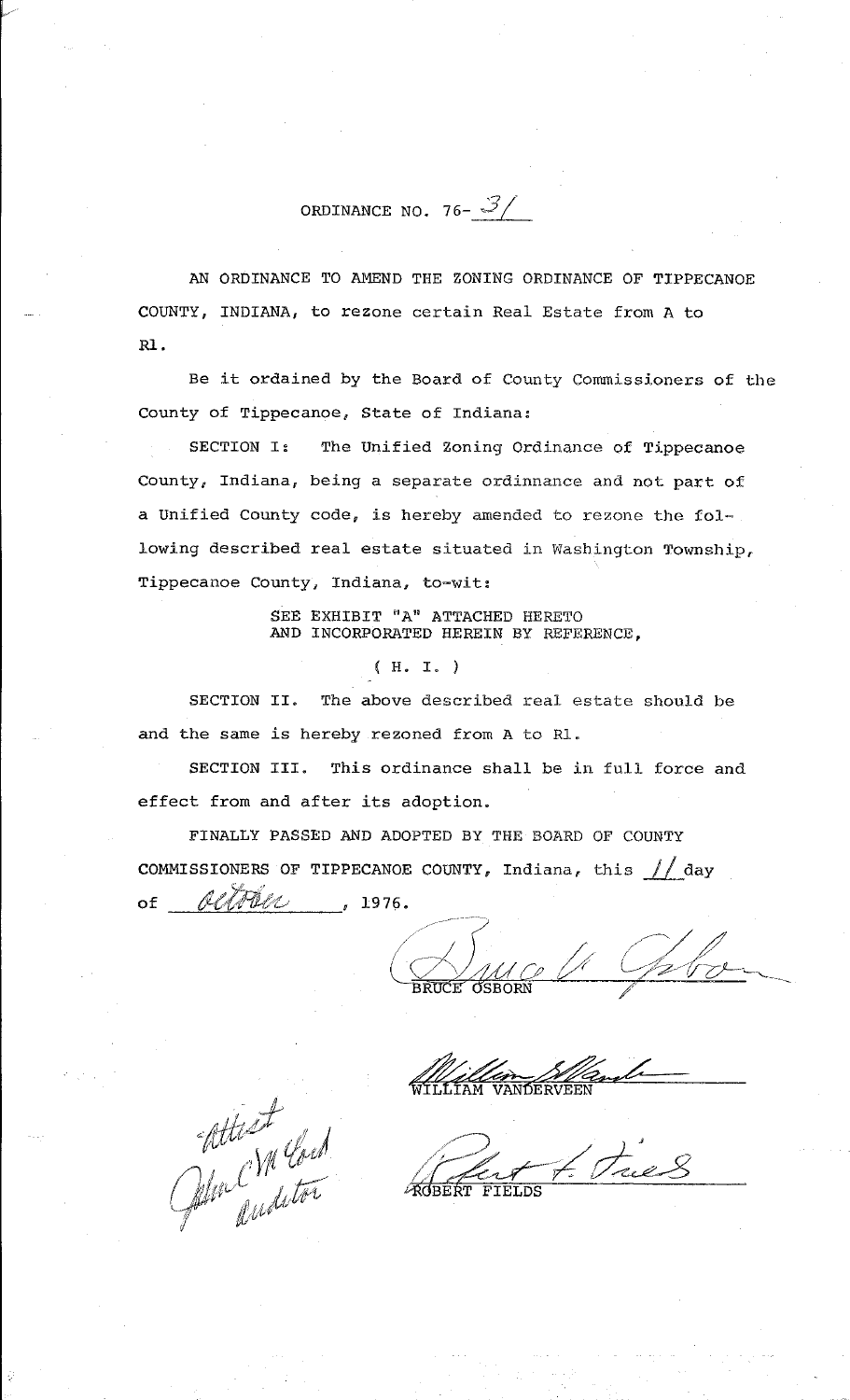## EXHIBIT A

A part of the North half of Section fifteen (15), Township Twenty-four (24) North, Range Three (3) West, in Washington Township, Tippecanoe County, Indiana, more completely described as follows, to-wit:

Beginning at a point on the south line of the North half of Section 15-24-3, said point being 895.89 feet due East of the Southwest corner of the East half of the Northwest Quarter of said section; thence North 90°00'00" East along said south line a distance of 1100.00 feet; thence North 40°00'00" East a distance of 688.00 feet; thence North 23°47'44" West a distance of 639.51 feet; thence South 51°45'00" West a distance of 304.00 feet; thence South 44°45'00" West a distance of 300.00 feet; -thence North 45°15'00" West a distance of 270.00 feet; thence South 44°45'00" West a distance of 16.00 feet; thence North 45°15'00" West a distance of 170.00 feet; thence South 86°15'00" West a distance of 230.00 feet; thence North 45°15'00'' West a distance of 50.00 feet; thence North 15°00'00" West a distance of 170.00 feet; thence South 75°00'00" West a distance of 150.00 feet; thence North 16°33'36" West a distance of 513.62 feet to a point on the southerely right-of-way line of State Road numbered 25; thence South 62°14'00" West along said southerely right-of-way a distance of 275.00 feet; thence North 27°46'00" West along said southerly right-of-way a distance of 10.00 feet; thence South 62°14'00" West along said southerly right-of-way a distance of 256.40 feet to the Northeast corner of Ben-La-Del Estates Part One (recorded); thence South 15°00'00" East along the easterly boundary of said Ben-La-Del Estates Part One a distance of 715.20 feet; thence South 66°22'30" East along said easterly boundary of Ben-La-Del Estates Part One a distance of 191.90 feet to a point on the northerly boundary of Lot numbered 88 *in* Ben-La-Del Estates Part Three (recorded); thence North 63°26'00" East along said northerly boundary of said Lot numbered 88 a distance of 243.00 feet; thence South 59°13'48" East along the northerly boundary of said Lot numbered 88 a distance of 121.00 feet; thence South 11°37'02" West along the easterly boundary of said Lot numbered 88 and the extension of said easterly boundary a distance of 486.99 feet to a point on the northerly right-ofway line of Timber Lane as platted *in* Ben-La-Del Estates Part Five (recorded); thence South 18°25'00" West a distance of 62.92 feet to the northeast corner of Lot numbered 19 in Ben-La-Del Estates Part Five; thence South 0°00'00" West along the easterly line of said Lot numbered 19 a distance of 150.00 feet to the point of beginning, containing 39.27 acres, more or less.

E X C E P T a part of the North half of Section fifteen (15), Township twenty-four (24) North, Range three (3) West in Washington Township, Tippecanoe County, Indiana, more completely described as follows, to-wit:

Commencing at a point on the south line of the North half of Section 15-24-3, said point being 1995.89 feet due East of the Southwest corner of the East half of the Northwest Quarter of said section; thence North 40°00'00" East a distance of 688.00 feet; thence North 23°47'44" West a distance of 639.51 feet;